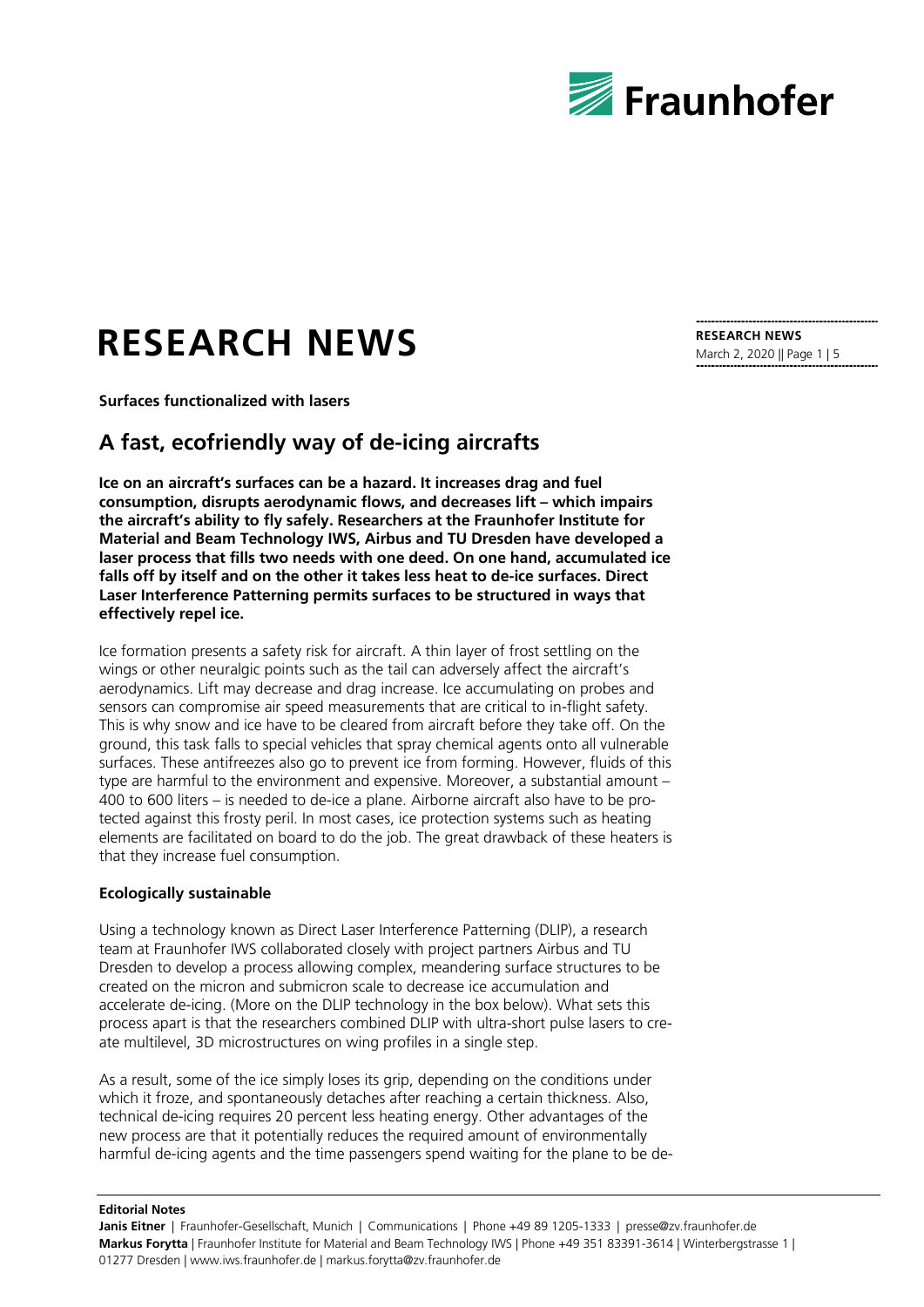

iced. The same goes for in-flight power and fuel consumption. It can even reduce the aircraft's weight if smaller heating units are installed. This combination of these two effects has yet to be achieved with conventional technologies.

## **Wind tunnel tests with Airbus**

This DLIP process was developed in a concerted effort between Fraunhofer IWS and TU Dresden in order to find the optimized DLIP surface structure. Finally, the IWS experts developed the patterning process to transfer the optimized structure onto final demonstrator: a complex three-dimensional NACA airfoil which served as a miniaturized but realistic wing pendant. The NACA airfoil was then tested by AIRBUS experts in the wind tunnel. The performance tests were carried out with a structured NACA airfoil and an unstructured NACA airfoil serving as a reference under realistic conditions at wind speeds ranging from 65 to 120 m/s, with air temperatures below minus ten degrees Celsius and at various humidity levels.

The partners from Airbus were able to demonstrate that ice growth on the functionalized surface is self-limiting. In fact, the ice falls off after a certain amount of time without requiring added surface heating. Additional experiments also showed that it took 70 seconds for the ice on an unstructured airfoil to melt at 60 watts of applied heat. The ice on the structured airfoil receded completely after just five seconds at the same amount of applied heat. The DLIP technology accelerated the process by more than 90 percent. It took 75 watts, or 25 percent more heating power compared to the DLIP surface, to remove the ice on the unstructured demonstrator. "In this wonderful collaboration with Airbus, we demonstrated for the first time and in a realistic way the great anti-icing potential that can be tapped with large-scale laser surface patterning. With our DLIP approach, we realized biomimetic surface structures on a complex component like the NACA airfoil, and demonstrated its distinct advantages over other laser processes", says Dr. Tim Kunze, Team Leader Surface Functionalization at Fraunhofer IWS. His colleague Sabri Alamri adds, "The application of micro- and nanostructures on metal prevents water droplets from adhering. Inspired from nature, this is widely known as the lotus effect. With our new DLIP process, we can create a fragmented surface to significantly reduce the number of adhesion points for ice. We will soon publish a paper on the results." Project partner Elmar Bonaccurso, Research Engineer for Surface Technology / Advanced Materials at Airbus, adds, "Ice formation is particularly dangerous during landing. Water on the surface freezes within milliseconds when the aircraft flies through the clouds at sub-zero temperatures. This can disrupt the functions of control elements such as landing flaps and slats, which impairs the aerodynamics. Today, we use hot air sourced from the engines to heat wing surfaces. The water-repellent structure, which we developed with our partner Fraunhofer IWS in the EU project Laser4Fun, is an attempt to replace conventional technologies with ecofriendly, more cost-effective alternatives." The partners' next step will be to optimize the method and adapt it to various air zones. They will take into account the results obtained in real-world flight tests currently underway with an A350 aircraft whose surfaces have been treated with DLIP.

**RESEARCH NEWS** March 2, 2020 || Page 2 | 5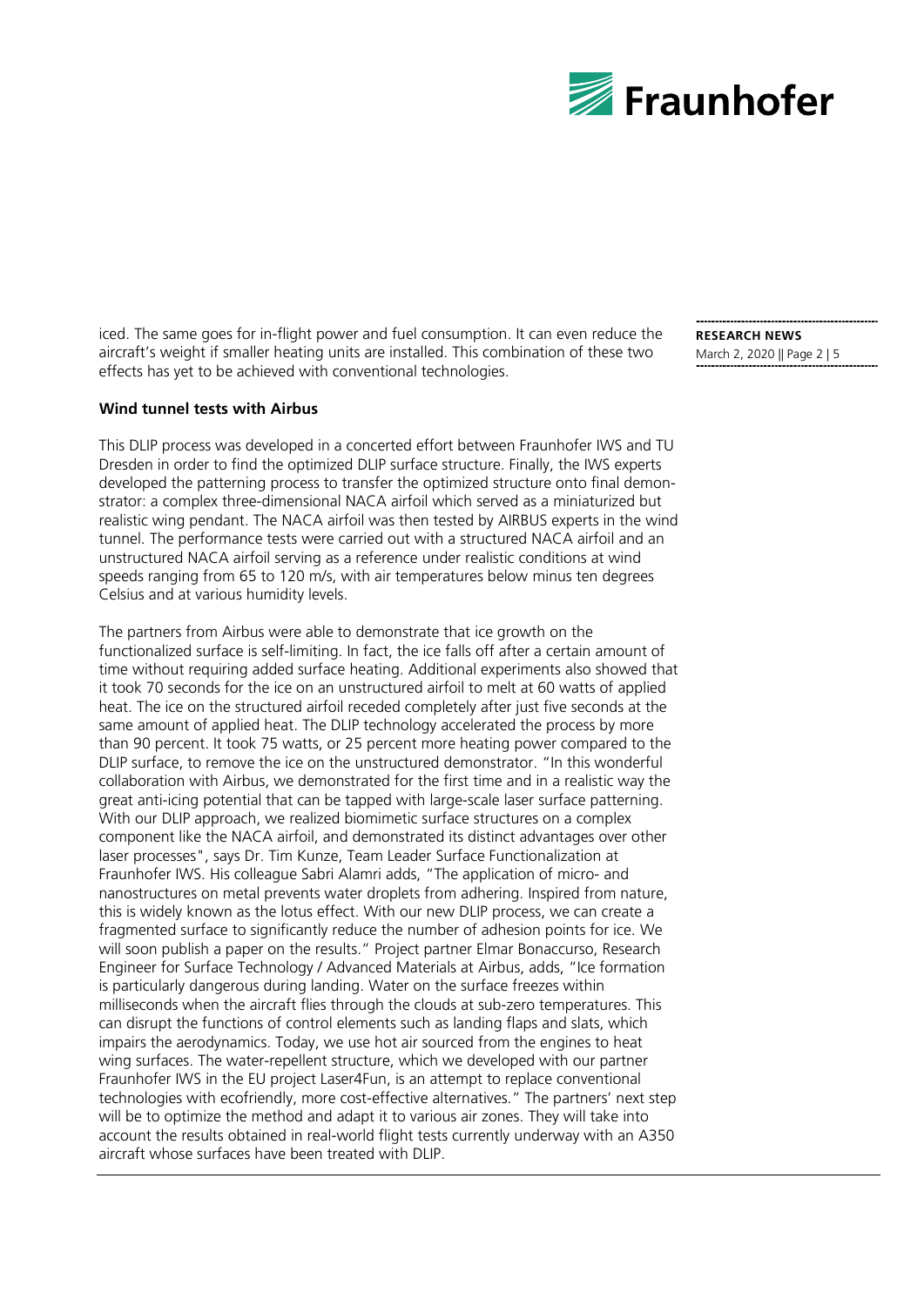

## **A key technology**

The research team has established a key technology by using short and ultrashort pulse lasers for Direct Laser Interference Patterning. It can serve many applications, for example, to structure functional surfaces on wind turbines or other components that can ice over in cold regions. This technology can be also applied to very different fields such as product protection, biocompatible implants and improved contacts for electrical connectors. "We can apply functional microstructures over large areas and at high process speeds, thereby achieving benefits for a number of applications that, until now, had been inconceivable," says Tim Kunze.

## **Direct Laser Interference Patterning (DLIP)**

Many may recall the interference effect from high-school physics classes: A light beam passing through a double slit produces alternating bright and dark bands caused by the superposition of overlapping light waves. This is called an interference pattern. This principle is at the base of Direct Laser Interference Patterning (DLIP) and the experts at the Fraunhofer IWS create these interference patterns patterns in different ways and shapes.

This method can produce nano- and micrometer-sized structures and create surface topographies tailored to various applications. DLIP involves splitting a coherent laser beam into two or more beams and superimposing them on the surface of a component in a controlled fashion. The interference effect caused by this superposition of laser beams is a "periodic modulation of laser intensity" that can serve to treat 2D and 3D components' surfaces with well-defined patterns. Engineers can use DLIP to apply various structured geometries over large areas at rates of up to one square meter per minute. Fraunhofer IWS is collaborating closely with TU Dresden to develop the technological principles that underpin the DLIP process and the resulting surface effects at the Center for Advanced Micro-Photonics (CAMP) in Dresden, Germany.

## **RESEARCH NEWS**

March 2, 2020 || Page 3 | 5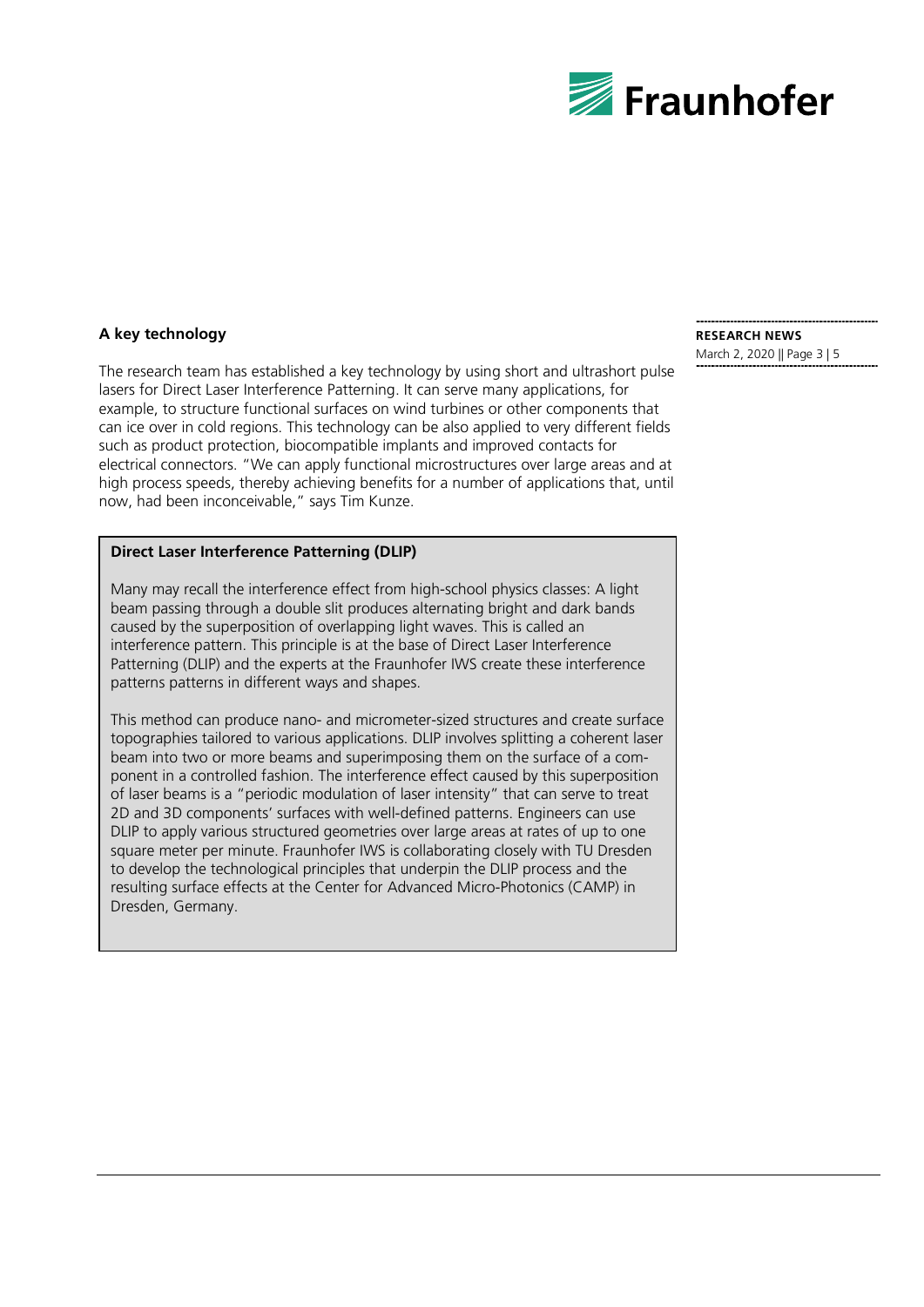



**Picture 1: A close-up shot of the NACA airfoil's surface taken from above. It was functionalized using DLIP.**

**© Airbus**

## **RESEARCH NEWS**

March 2, 2020 || Page 4 | 5



**Picture 2: Tests in the wind tunnel at AIRBUS showed that the ice falls off the structured surface by itself after a defined time.**

**© Airbus**